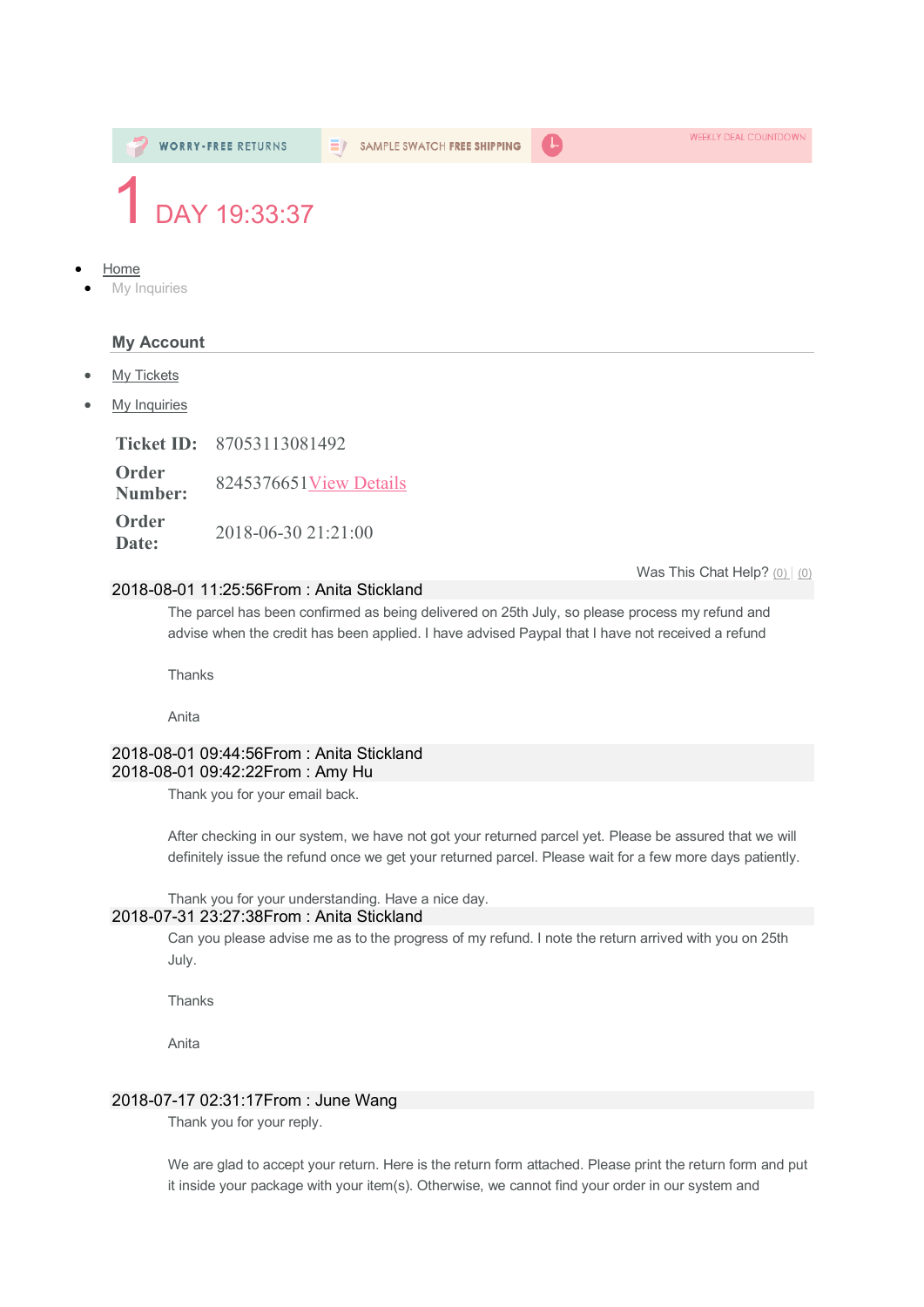process the return just by the package received.

Please use safe and reliable delivery service to return the parcel within 7 days to ensure the parcel will reach us. You may use Australia post, or ParcelPoint which is our cheapest return method. For Eastern Seaboard it costs \$6.95, Adelaide \$7.95 and for Perth \$8.95.

To return your order via ParcelPoint:

1. Go to http://parcelpoint.com.au/jjshouse/return

Follow the online process to book your return and print a shipping label. You can choose to return your parcel at a ParcelPoint store.

- 2. Package your item(s) into the original parcel packaging including the return form.
- 3. Attach your returns label onto the parcel, ensuring any original delivery labels are covered.
- 4. Take it to your local ParcelPoint store.

It will be better if the courier can offer a tracking number. We reserve the right to keep your refund if the parcel isn't returned within the required time.

Please also make sure the item is in the original conditions (unused, unwashed, unaltered, undamaged, and unsoiled, with the tag still attached and intact if it has one when delivered). Once we get your package and process the refund, you will receive a confirmation email. If you paid for the order with your PayPal account directly, the refund will be back into your account immediately once processed, while it will take about 30 days to receive the refund if you paid with a credit card through PayPal , depending on the bank processing time. There might be small transaction charge by PayPal or your bank that we have no control of. If you didn't receive the refund on the estimated date, please contact us through email. We will try to help in any way we can.

By the way, if our service helps, please rate 5 SCORE in the survey. Please kindly finish the survey via the link https://www.surveymonkey.com/s/jjshouse-en?c=87053113081492. It takes less than one minute but means a lot to us! Once you complete the survey successfully, you will get a US\$ 5 coupon code at the end of the survey.

Please contact us if you need any further assistance. Have a nice day!

Attachment1.pdf

2018-07-16 01:43:21From : Anita Stickland 2018-07-16 01:33:03From : Jackson Zhou 2018-07-15 08:25:45From : Anita Stickland 2018-07-15 01:06:42From : Jackson Zhou 2018-07-14 06:55:51From : Anita Stickland 2018-07-14 06:16:22From : Jackson Zhou 2018-07-13 09:15:05From : Anita Stickland

- Please write your detailed message here:
- Note: Please only provide JPG/PNG/GIF/BMP files.Individual photo size cannot exceed 2MB.
- Confirm And Submit
	- **HELP & SUPPORT**
	- **Track Your Order**
	- FAQs
	- Return Policy
	- Shipping Guide
	- Estimate Delivery Time
	- **Payment Methods**
	- Sizing Guide